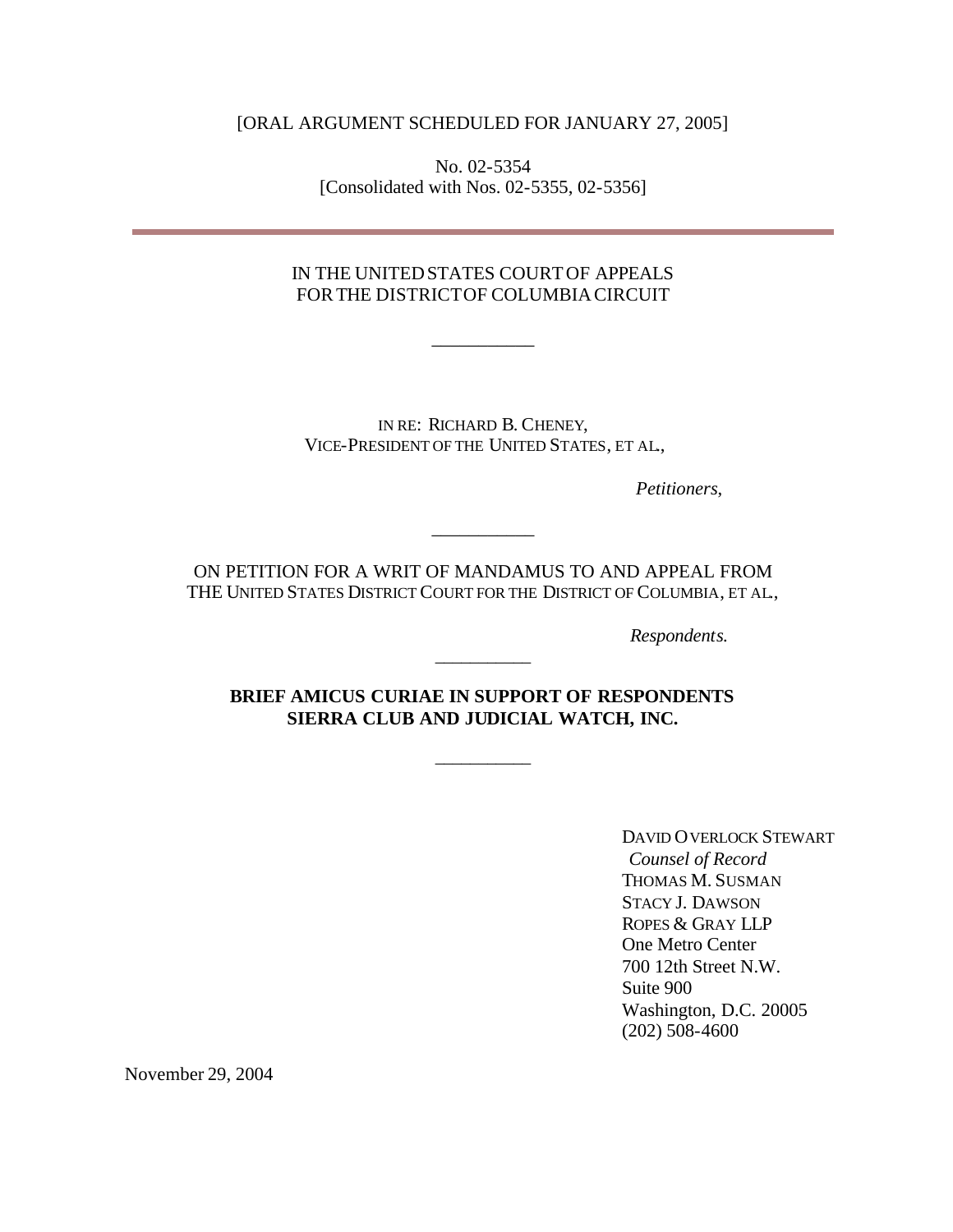#### **CERTIFICATE AS TO PARTIES, RULINGS, AND RELATED CASES**

#### **(A) PARTIES AND AMICI:**

Except for the following, all parties, intervenors and *amici* appearing before the district court and in this court are listed in the Brief for Petitioners.

### 1. Interests of Amici

All ten *amici curiae* participating in this brief have a vital interest in open government laws, including the Federal Advisory Committee Act ("FACA"), 5 U.S.C. App. 2. *Amici* share the conviction that broad access to government records protects values essential to representative democracy. *Amici* employ and rely on open government laws, including FACA, to achieve their missions and to facilitate full democratic participation. Public participation in government can be meaningful only if the people know what officials are doing and how they are doing it. Equally, without that information the people cannot hold public officials accountable. *Amici* urge this Court to vindicate the principle articulated by James Madison two centuries ago (9 THE WRITINGS OF JAMES MADISON 103 (G. Hunt ed., G.P. Putnam's Sons 1910)):

A popular government, without popular information, or the means of acquiring it, is but a Prologue to a Farce or a Tragedy; or perhaps both. . . . . And a people who mean to be their own Governors must arm themselves with the power which knowledge gives.

The American Association of Law Libraries is a nonprofit educational organization with over 5000 members nationwide whose mission is to promote and enhance the value of law libraries, to foster law librarianship, and to provide leadership and advocacy in the field of legal information and information policy.

The American Library Association is the oldest and largest library association in the world, with some 65,000 members and a mission to provide leadership in the development,

i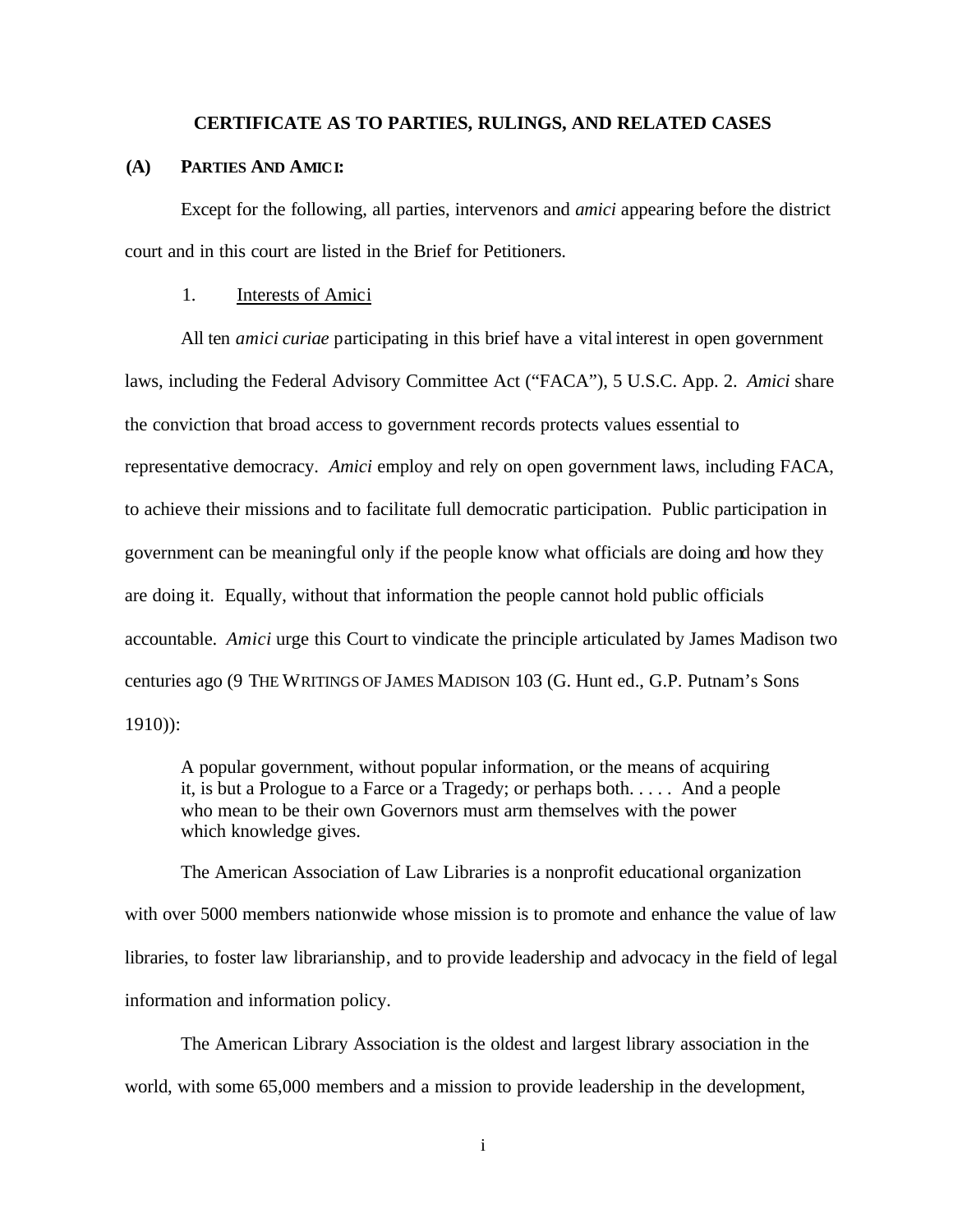promotion and improvement of library and information services to enhance learning and ensure access to information for all.

The Association of Research Libraries, a nonprofit organization of 123 research institutions, is dedicated to promoting equitable access to and effective use of recorded knowledge in support of teaching, research, scholarship, and community service.

The Center for American Progress is a nonpartisan research and educational institute dedicated to promoting a strong, just, and free America that ensures opportunity for all people.

The National Security Archive is a nongovernmental research institute and library that collects and publishes declassified documents, obtained through the Freedom of Information Act and other open government laws, concerning United States foreign policy and national security matters.

OMB Watch is a nonprofit research and advocacy organization dedicated to promoting government accountability and citizen participation in policy decisions.

The DKT Liberty Project, a nonprofit organization, was founded in 1997 to promote individual liberty against encroachment by all levels of government. The organization advocates for open and transparent government as the critical factor in ensuring the political accountability that underlies our constitutional system.

The Society of American Archivists provides services to and represents the professional interests of 3700 individual archivists and institutions as they work to identify, preserve, and ensure access to the nation's historic record.

The American Booksellers Foundation for Free Expression ("ABFFE") is the bookseller's voice in the fight against censorship. Founded by the American Booksellers

ii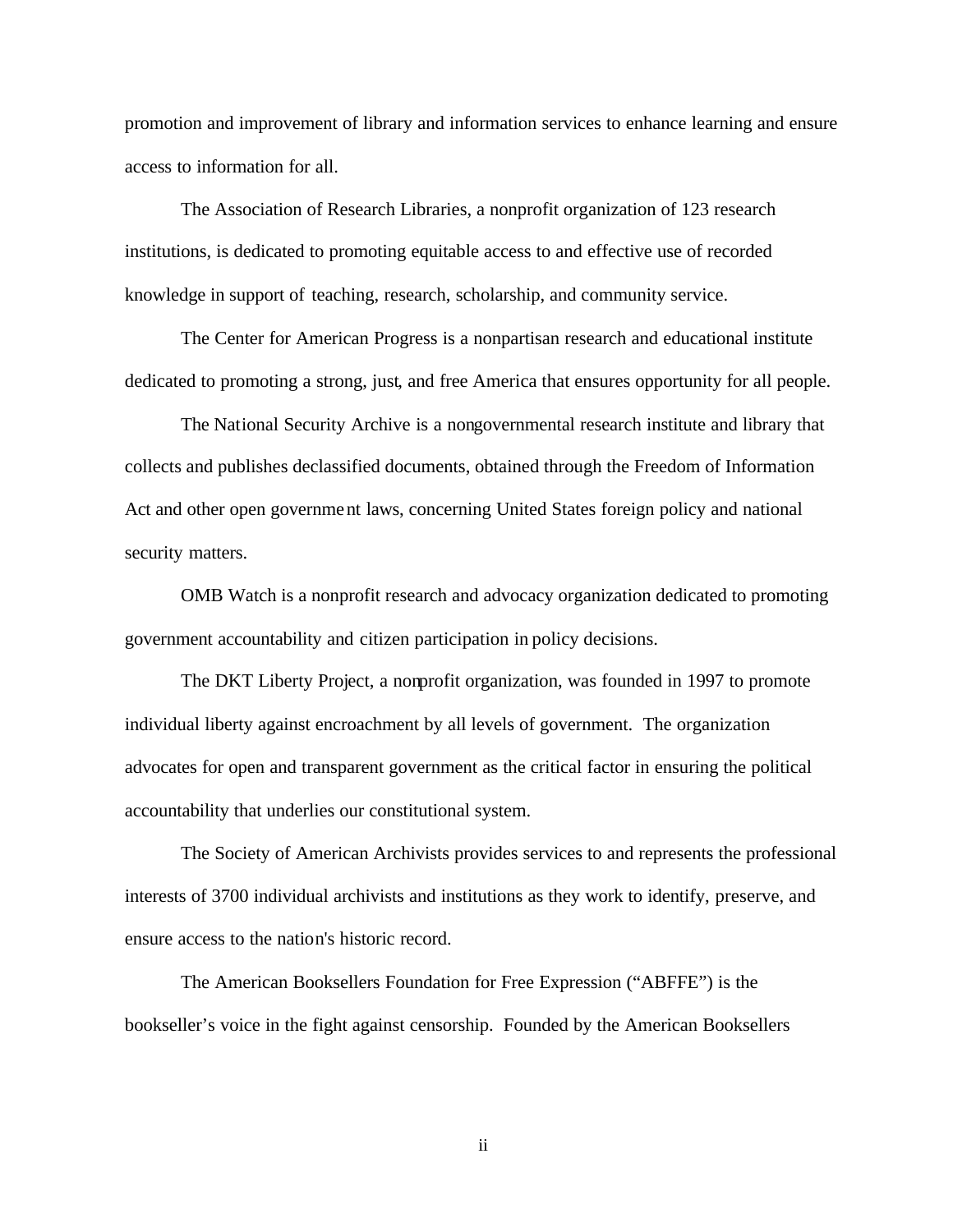Association in 1990, ABFFE's mission is to promote and protect the free exchange of ideas, particularly those contained in books, by opposing restrictions on freedom of speech.

The Society of Professional Journalists is the nation's oldest and largest association of working journalists. The association, comprised of more than 10,000 newspaper, broadcast, and online journalists, is dedicated to the preservation of a free press.

### 2. Rule 26.1 Statement

All *amici* are nonprofit corporations and do not have any parent corporations. No publicly held company owns 10% or more of any *amici's* stock.

#### 3. Source of Authority to File

Under Fed. R. App. R. 29 and Rule 29 of the Rules of the United States Court of Appeals for the District of Columbia Circuit, *amici* have obtained permission to file from this Court, with all parties consenting to *amici*'s filing.

#### **(B) RULINGS UNDER REVIEW:**

References to the rulings at issue appear in the Brief for the Respondents.

#### **(C) RELATED CASES:**

References to related cases appear in the Brief for the Respondents.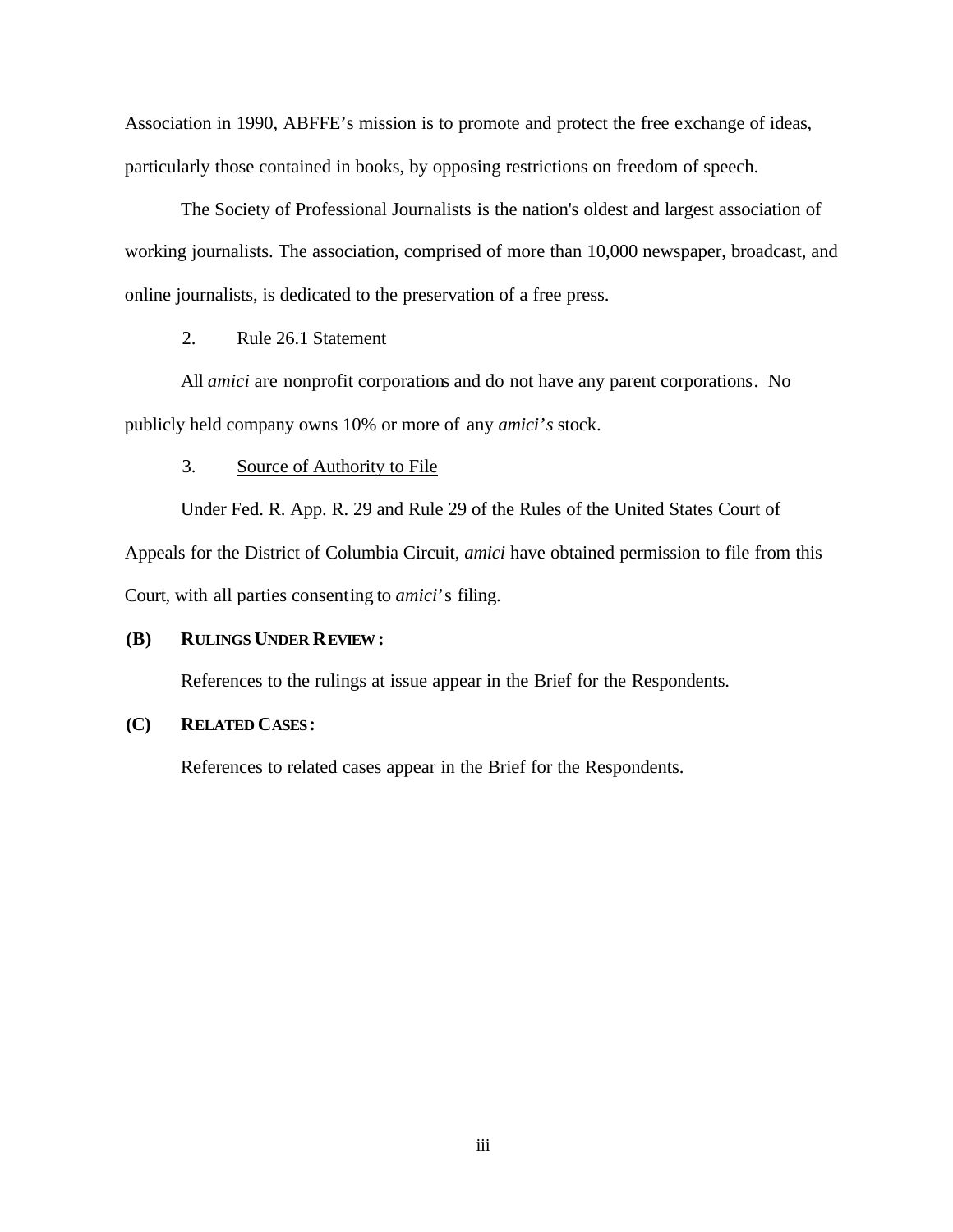# **TABLE OF CONTENTS**

| 1. | This Court Should Mediate The Substantial Public                                                                |
|----|-----------------------------------------------------------------------------------------------------------------|
| 2. | Vaughn v. Rosen Provides A Valuable Model For                                                                   |
| 3. | Using the <i>Vaughn</i> Index as a Model, This Court Should<br>Direct Creation of a "Cheney Log" to Permit Fair |
|    |                                                                                                                 |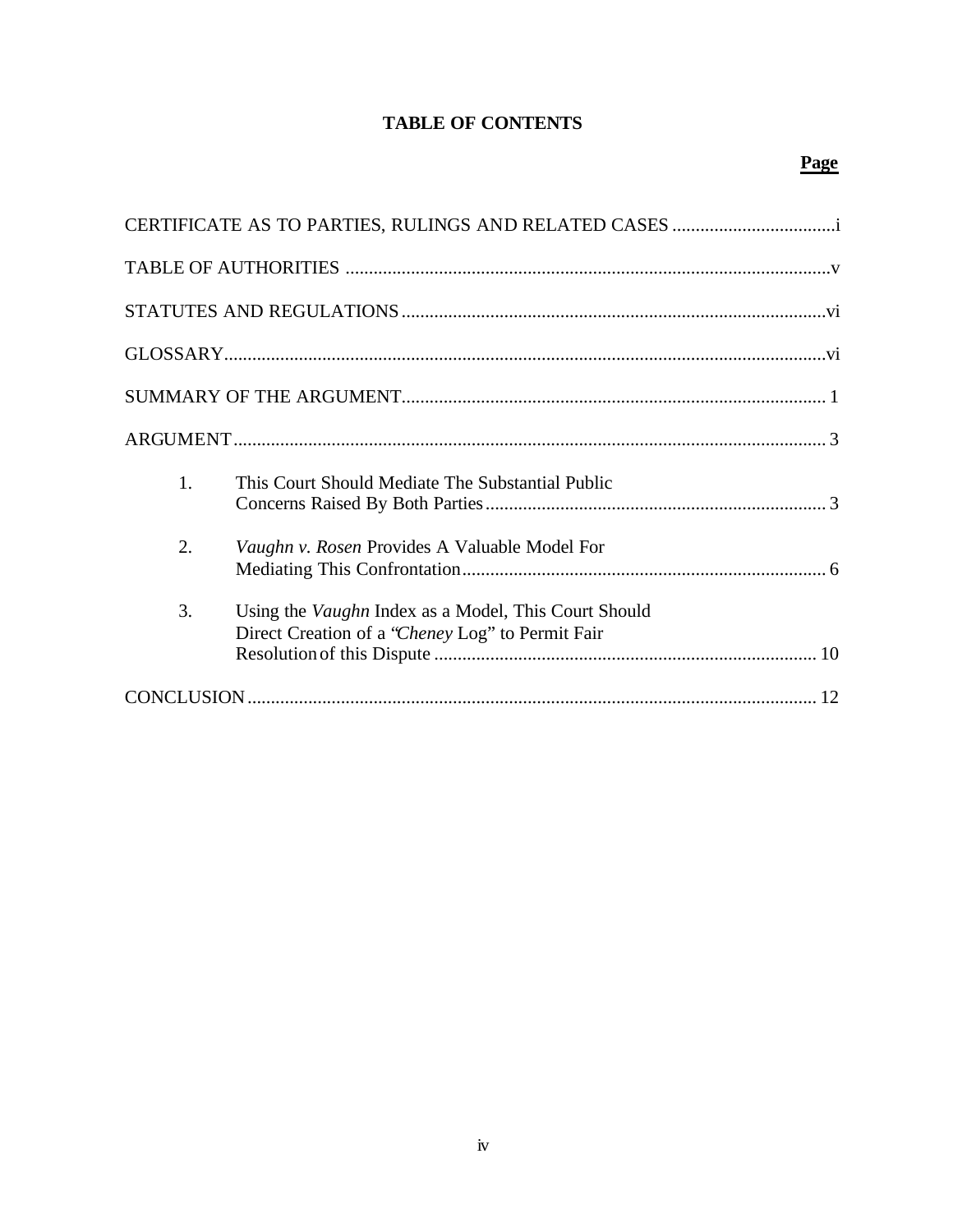# **TABLE OF AUTHORITIES**

# **CASES**

# **Page**

| Army Times Public Co. v. Department of the Air Force,                                |
|--------------------------------------------------------------------------------------|
| Bonner v. United States Department of State,                                         |
| * Cheney v. United States District Court for the District of Columbia,               |
| * Gates v. Schlesinger,                                                              |
| Judicial Watch, Inc. v. Department of Justice,                                       |
| Judicial Watch v. United States Department of Energy,                                |
| Kimberlin v. Department of Justice,                                                  |
| * Nader v. Dunlop,                                                                   |
| National Anti-Hunger Coalition v. President's Private Sector Survey on Cost Control, |
| National Archives and Records Admin. v. Favish,                                      |
| Summers v. Department of Justice,                                                    |
| United States v. Nixon,                                                              |
| United States v. Poindexter,                                                         |
| * Vaughn v. Rosen,                                                                   |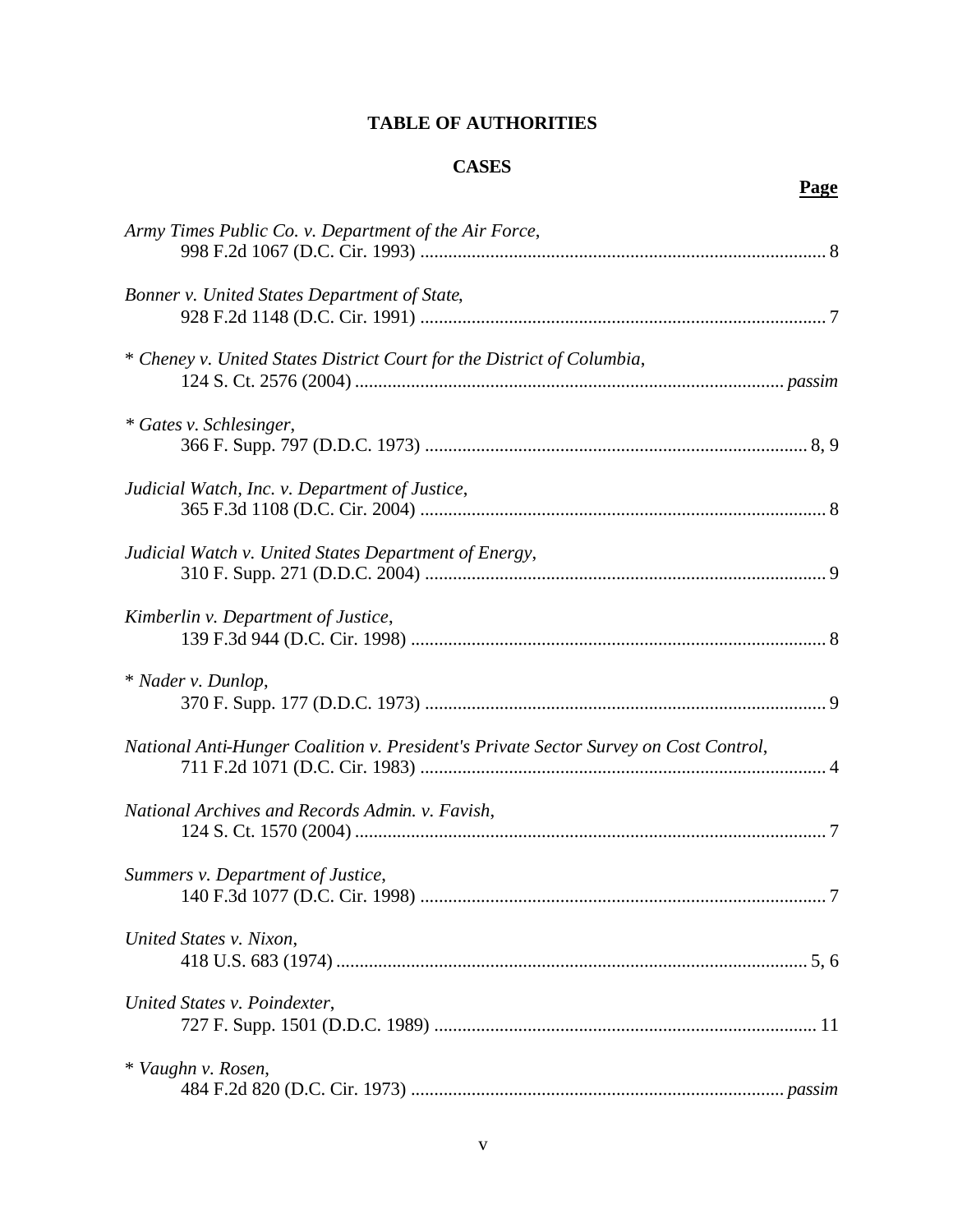| Washington Legal Foundation v. United States Sentencing Commission, |  |
|---------------------------------------------------------------------|--|
|                                                                     |  |

## **STATUTES AND REGULATIONS**

*Except for the following, all applicable statutes, etc., are contained in Petitioners' Addendum:*

## **OTHER AUTHORITIES**

| Federal Advisory Committee Act (Public Law 92-463) and Source Book: Legislative |  |
|---------------------------------------------------------------------------------|--|
| History, Texts, and other Documents, subcommittee on Energy, Nuclear            |  |
| Proliferation, and Federal Services of the Committee on Governmental Affairs,   |  |
|                                                                                 |  |

*\*Authorities upon which we chiefly rely are marked with asterisks.*

## **GLOSSARY**

| <b>ACRONYM OR</b><br><b>ABBREVIATION</b> | <b>FULL TITLE</b>                                   |
|------------------------------------------|-----------------------------------------------------|
| <b>ABFFE</b>                             | American Booksellers Foundation for Free Expression |
| <b>FACA</b>                              | Federal Advisory Committee Act                      |
| <b>FOIA</b>                              | Freedom of Information Act                          |
| Jt. App.                                 | Joint Appendix                                      |
| <b>NEPDG</b>                             | <b>National Energy Policy Development Group</b>     |
| <b>Task Force</b>                        | <b>National Energy Policy Development Group</b>     |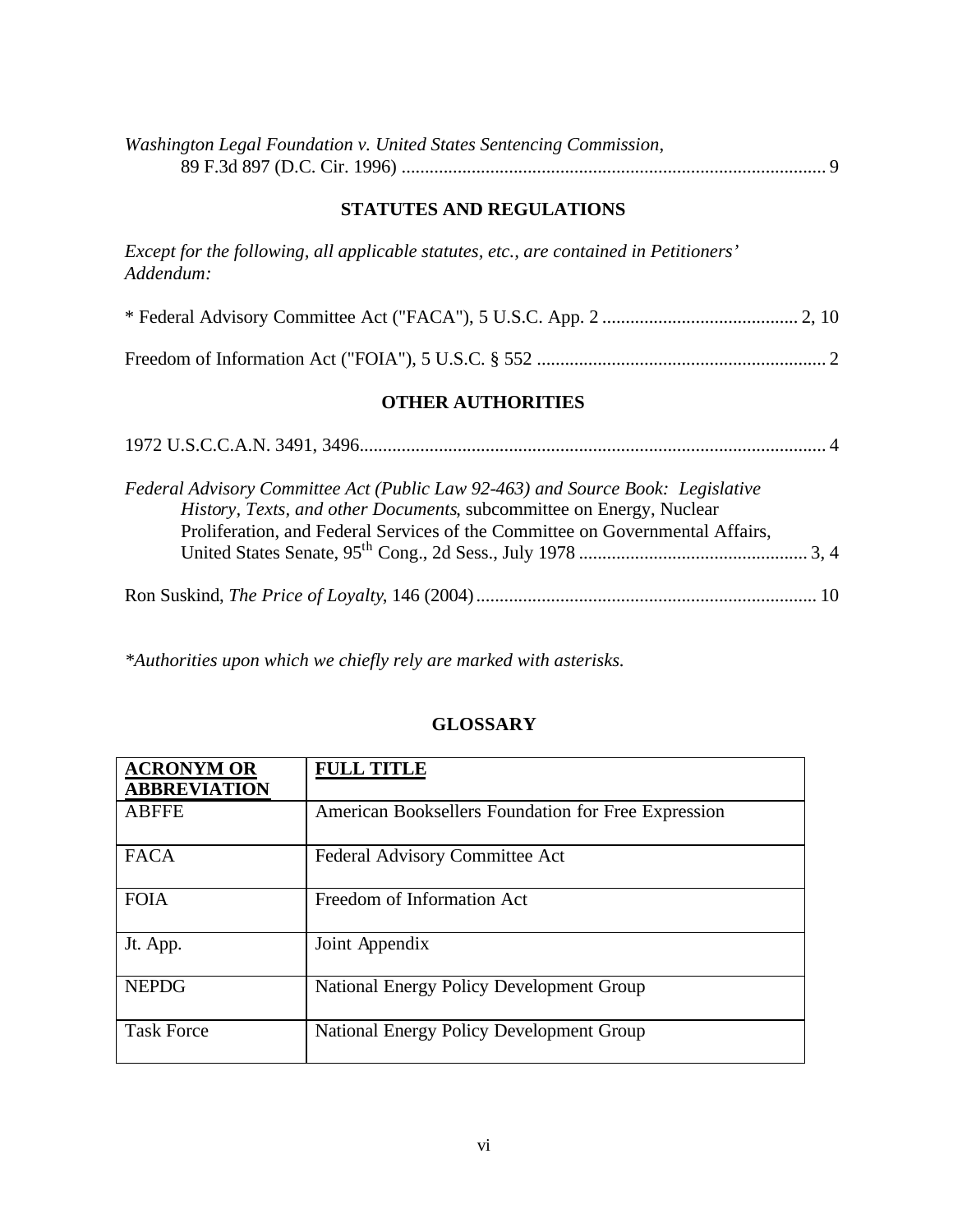### IN THE UNITEDSTATES COURTOF APPEALS FORTHE DISTRICTOF COLUMBIACIRCUIT

\_\_\_\_\_\_\_\_\_\_\_

IN RE: RICHARD B. CHENEY, VICE-PRESIDENT OF THE UNITED STATES, ET AL.,

*Petitioners*,

## ON PETITION FOR A WRIT OF MANDAMUS TO AND APPEAL FROM THE UNITED STATES DISTRICT COURT FOR THE DISTRICT OF COLUMBIA, ET AL.,

\_\_\_\_\_\_\_\_\_\_\_

*Respondents.*

### **BRIEF OF AMICUS CURIAE IN SUPPORT OF RESPONDENTS**

\_\_\_\_\_\_\_\_\_\_\_

\_\_\_\_\_\_\_\_\_\_\_

### **SUMMARY OF THE ARGUMENT**

This case presents the collision of large principles. In its refusal to disclose the records of the 2001 National Energy Policy Development Group (NEPDG), the government warns that executive prerogatives must be defended to preserve the constitutional separation of powers. In seeking those records, the respondents assert the basic values of open government that have fired American patriots from the time of the Revolution. As the Supreme Court urged in remanding this case, however, courts often need not – and should not – embrace one competing value at the expense of the other. In many instances, the wise course is to "explore other avenues" in search of pragmatic approaches that resolve those specific matters genuinely in dispute while accommodating the legitimate interests of all parties. *Cheney v. United States District Court for the District of Columbia,* 124 S. Ct. 2576, 2592 (2004).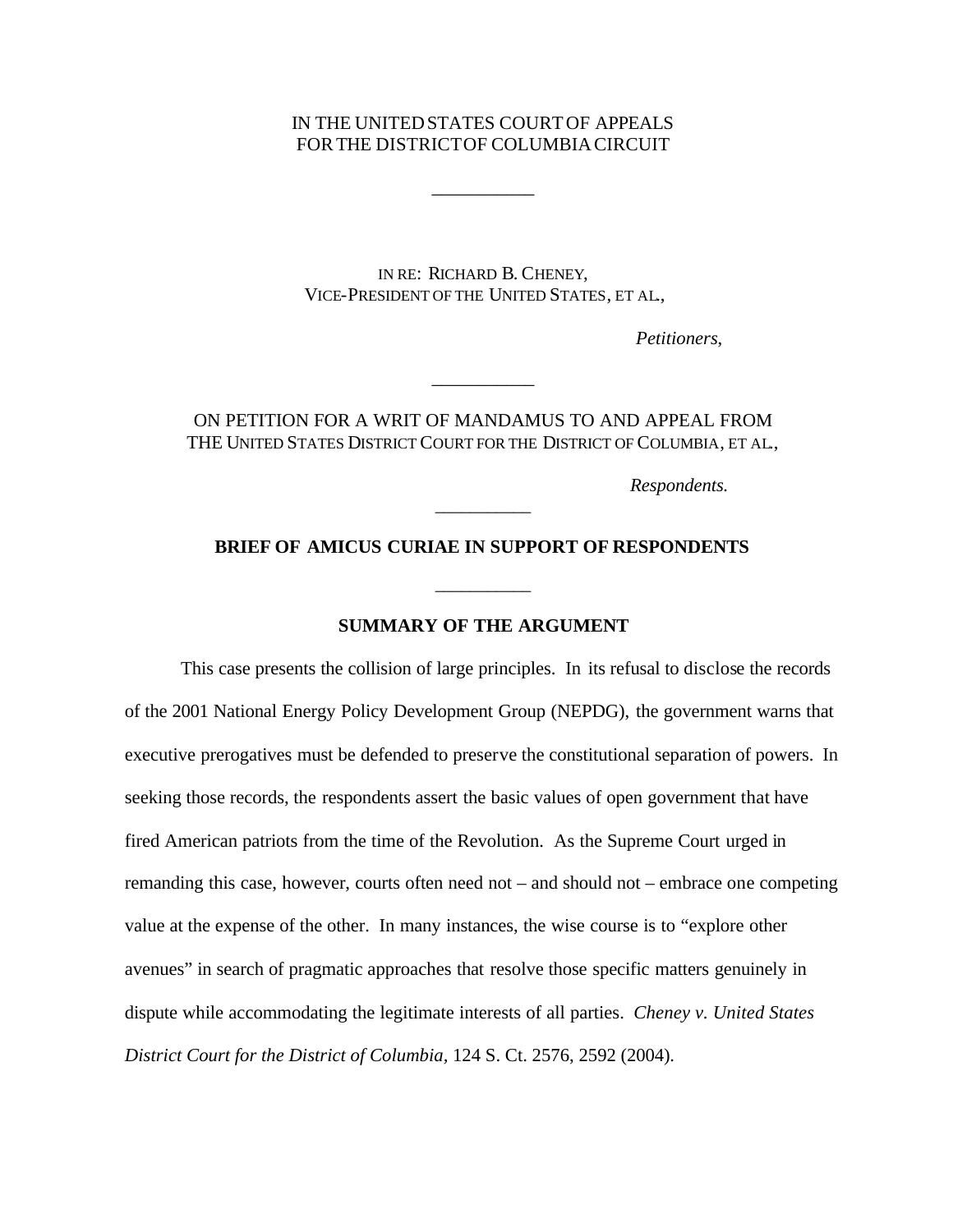This appeal turns on a discovery dispute of a type familiar in litigation over access to government information. Compliance with that discovery, the government argues, will sacrifice the very confidentiality it seeks to preserve and could jeopardize executive branch independence. The private parties insist that they cannot prove the merits of their claim so long as all relevant information remains in the exclusive control of the government. Because both are correct to a considerable degree, this Court should not view its role as making a Manichean choice between conflicting principles. Rather, this Court should seek a resolution that preserves both principles to the greatest extent possible.

Such a resolution may be drawn from this Court's seminal ruling in *Vaughn v. Rosen*, 484 F.2d 820 (D.C. Cir. 1973). *Vaughn* addressed an analogous collision of similar fundamental principles in litigation under the Freedom of Information Act ("FOIA"), 5 U.S.C. § 552. *Vaughn* neither accepted the government's general assertions that the requested documents were exempt from disclosure, nor rejected those assertions out of hand. This Court chose a middle path, directing the government agency to prepare the now-familiar *Vaughn* Index, a summary of each responsive document paired with the specific reasons for opposing its disclosure. By this pragmatic approach, *Vaughn* ensured that courts could meaningfully evaluate claims for disclosure under the FOIA when "only one side to the controversy (the side opposing disclosure) is in a position confidently to make statements categorizing information . . ." *Id.* at 823.

A comparable approach should be applied to the claims here under the Federal Advisory Committee Act ("FACA"), 5 U.S.C. App. 2. When a private party contends that nongovernment persons attended closed sessions of an advisory committee (or of its constituent sub-groups), this Court should require preparation of a catalogue of all such sessions and the

2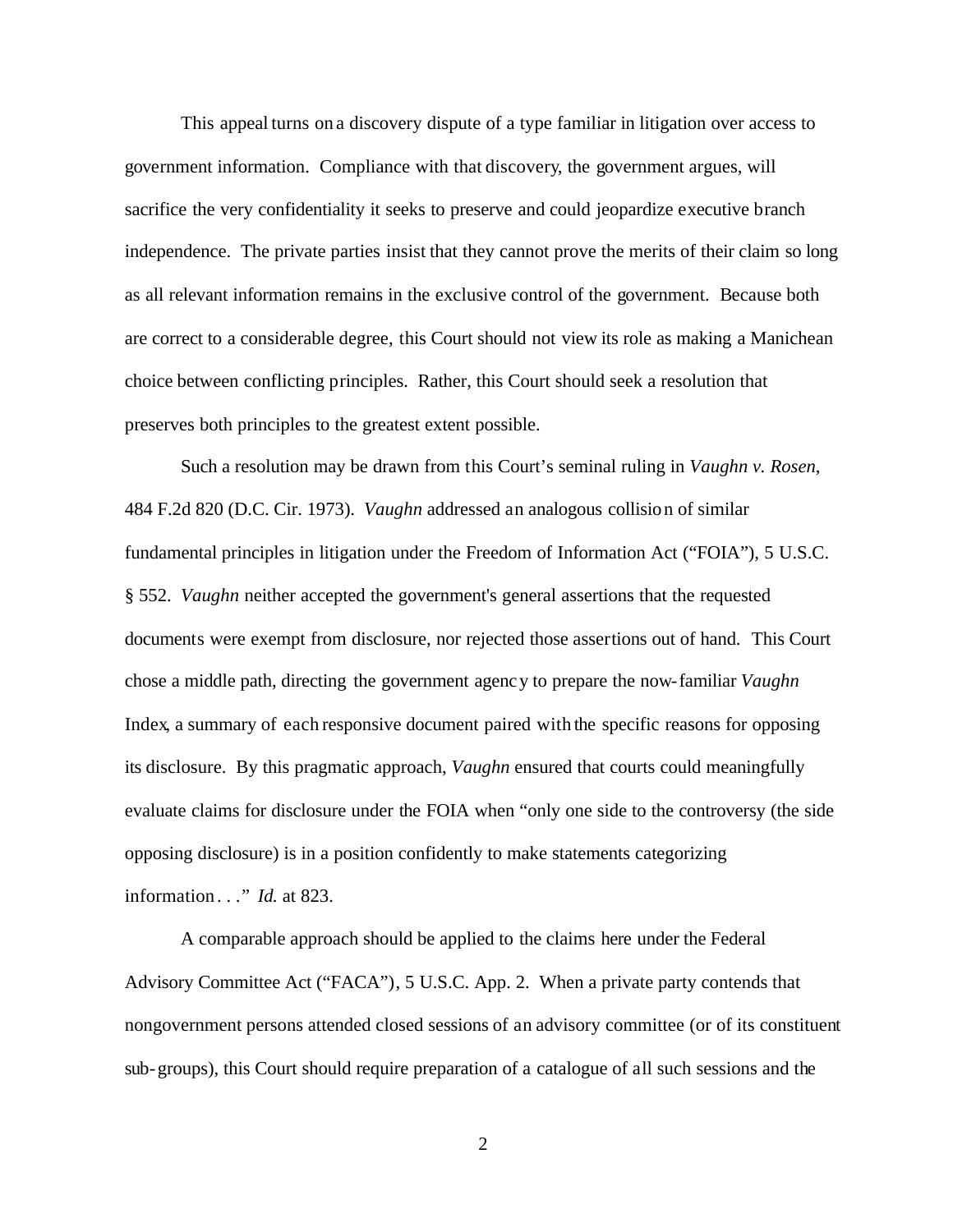individuals who attended them. This kind of log would neither trench upon a material interest of the Executive Branch nor impose an undue burden on it. Upon review of that log, private parties and the courts would be able to evaluate whether further discovery, or relief under FACA, were warranted. By this practical course, the legitimate concerns of all parties may be protected.

#### **ARGUMENT**

# **1. This Court Should Mediate The Substantial Public Concerns Raised By Both Parties.**

This case embodies the recurring confrontation between the public's right to know what

the government is doing and why, and the need for the Executive Branch to preserve its

independence and the confidentiality of certain deliberations.

The importance of FACA to the public's right to know was captured by the remarks of

Senator Metcalf when he opened the hearings that led to the statute:

What we are dealing with, in these hearings, goes to the bedrock of Government decision making. Information is an important commodity in this capital. Those who get information to policymakers, or get information from them, can benefit their cause, whatever it may be. Outsiders can be adversely and unknowingly affected. And decision-makers who get information from special interest groups who are not subject to rebuttal because opposing interests do not know about meetings – and could not get in the door if they did – may not make tempered judgments. We are looking at two fundamentals, disclosure and counsel, the rights of people to find out what is going on and, if they want, to do something about it.

*Federal Advisory Committee Act (Public Law 92-463) and Source Book: Legislative* 

*History, Texts, and other Documents*, subcommittee on Energy, Nuclear Proliferation,

and Federal Services of the Committee on Governmental Affairs, United States Senate,

95<sup>th</sup> Cong., 2d Sess., July 1978 (hereinafter 'FACA Source Book'') at 154.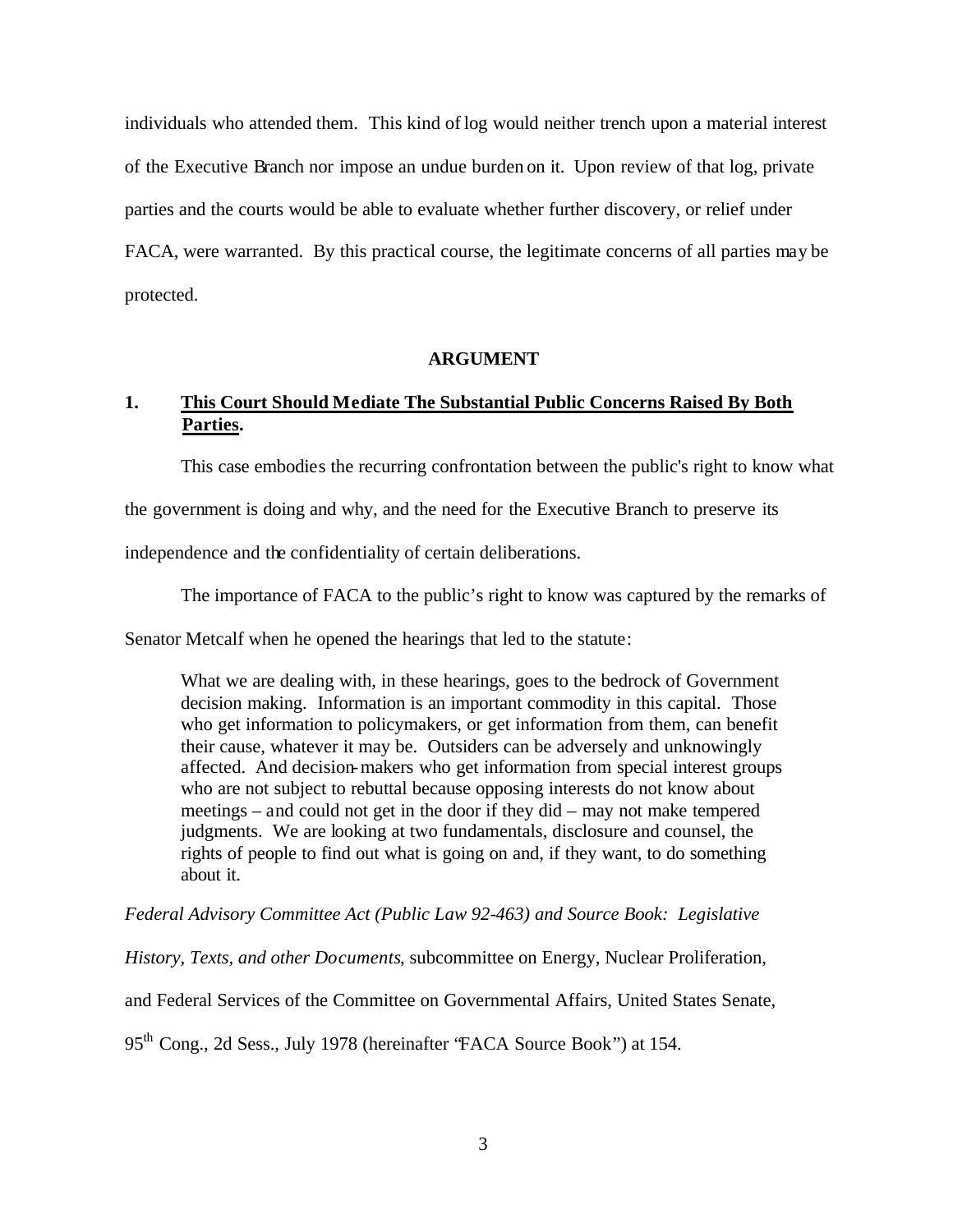Before approving FACA, Congress made extensive findings about the advisory committee process. Congressional testimony disclosed that many advisory committees "operate[d] in a closed environment," affording the public little or no opportunity to learn about their deliberations or recommendations. S. Rep. No. 92-1098, at 6 (1972), *reprinted in* FACA Source Book at 156. This "lack of public scrutiny of the activities of advisory committees ... pose[d] the danger that subjective influences not in the public interest could be exerted on the Federal decision-makers." *Id.* Indeed, a 1972 House report found (1972 U.S.C.C.A.N. 3491, 3496):

[O]ne of the great dangers in this unregulated use of advisory committees is that special interest groups may use their membership on such bodies to promote their private concerns. Testimony . . . pointed out the danger of allowing special interest groups to exercise undue influence upon the Government through the dominance of advisory committees which deal with matters in which they have vested interests.

With FACA, Congress pulled aside the veil of secrecy, opening "to public scrutiny the manner in which government agencies obtain advice from private individuals." *Nat'l Anti-Hunger Coalition v. President's Private Sector Survey on Cost Control*, 711 F.2d 1071, 1072 (D.C. Cir. 1983). The statute improves the ability of citizens and their representatives to participate in public discussions concerning government policy and to hold officials accountable for their decisions.

FACA has proved an effective tool for securing public access to advisory committee meetings and for making their records readily accessible to the public and researchers. Advisory committees convened under FACA have grappled with a wide range of public issues, including epidemiological surveys of Vietnam veterans exposed to Agent Orange, the prevention of mad cow disease, ethical issues in stem-cell research and the safety of dietary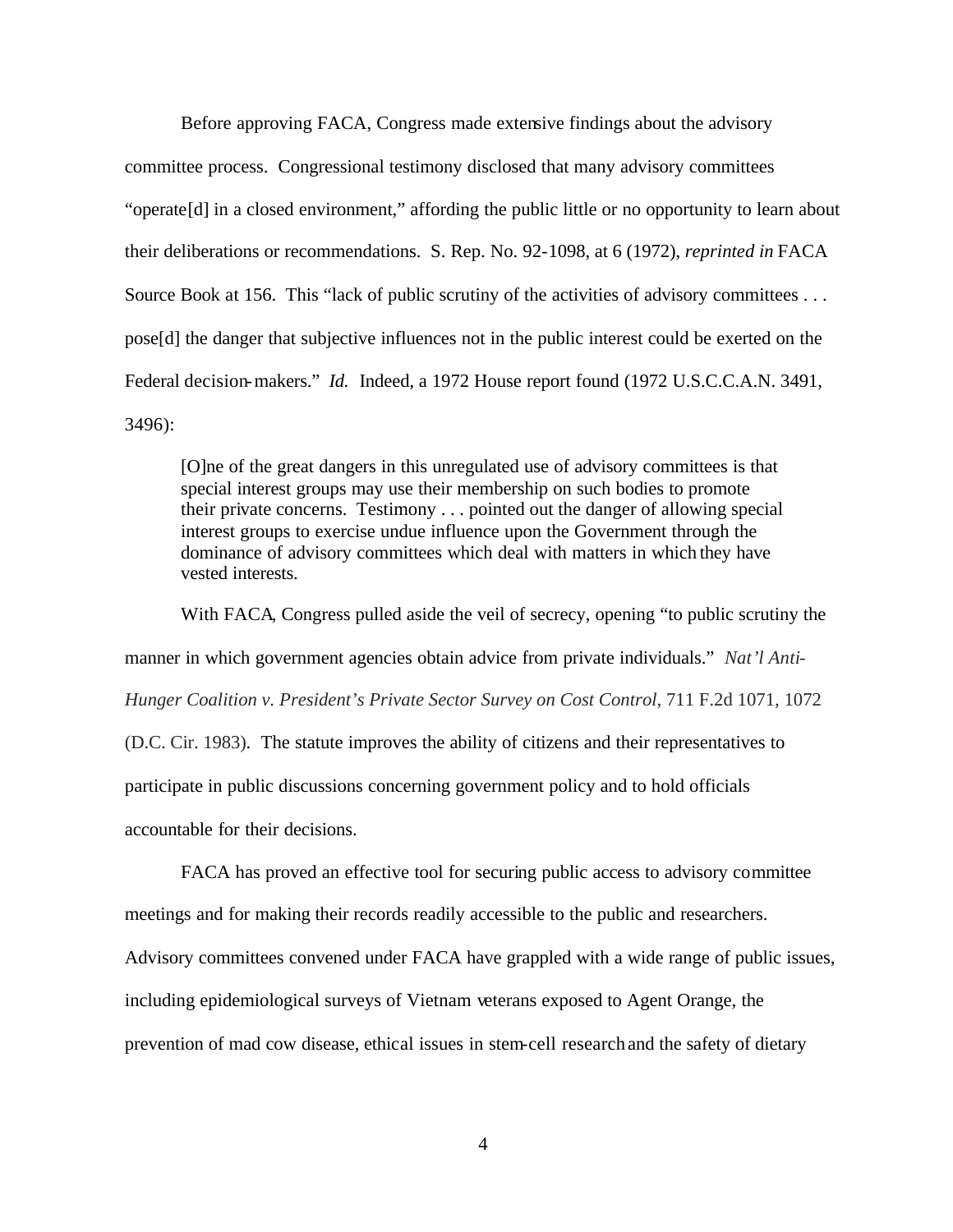supplements.<sup>1</sup> FACA ensures that the deliberations and conclusions of those and other

advisory committees are subject to public scrutiny and inform public debate. $2$ 

In opposing the application of FACA here, Petitioners emphasize the interests of the

Executive Branch in preserving the confidentiality of certain deliberations and in being free of

unnecessarily burdensome litigation demands. As the Supreme Court observed:

[T]he public interest requires that a coequal branch of Government 'afford Presidential confidentiality the greatest protection consistent with the fair administration of justice,' and give recognition to the paramount necessity of protecting the Executive Branch from vexatious litigation that might distract it from the energetic performance of constitutional duties.

*Cheney*, 124 S. Ct. at 2588 (quoting *United States v. Nixon*, 418 U.S. 683, 715 (1974)). The

Supreme Court also emphasized the importance of avoiding direct collisions between the

Judiciary and the Executive over these matters, noting that "'occasion[s] for constitutional

confrontations between the two branches' should be avoided whenever possible." *Id.* at 2592

<sup>1</sup> *See* Testimony on "Agent Orange: Status of the Air Force Ranch Hand Study" by Ronald Coene (Mar. 15, 2000), *available at* http://www.hhs.gov/asl/testify/t000315a.html; GAO Report, Mad Cow Disease, Improvements in the Animal Feed Ban and Other Regulatory Areas Would "Strengthen U.S. Prevention Efforts," at 28 (January 2002) available at *http:/*/*www.gao.gov/new.items/d02183.pdf*; National Bioethics Advisory Commission 1998- 1999 Biennial Report, at 1, *available at http://www.georgetown.edu/research/nrcbl/nbac/ pubs/Biennial98-99.pdf*.

<sup>&</sup>lt;sup>2</sup> *Compare* The National Coal Council, Increasing Electricity Availability from Coal-Fired Generation in the Near-Term (May 2001), *available at* http://www.nationalcoalcouncil. org/Documents/May2001report-revised.pdf *with* Clean Air Task Force, "Scraping the 'Bottom of the Barrel' for Power: A Rebuttal to the National Coal Council's Electricity Availability Report" (November 2001), *available at* http://www.catf.us/publications/ reports/bottom\_of\_ the\_barrel.php; *compare* National Petroleum Council, "Balancing Natural Gas Policy: Fueling the Demands of a Growing Economy" (Sept. 25, 2003), *available at* http://www.npc.org/ *with* Defenders of Wildlife, "What the National Petroleum Council Won't tell You About a Natural Gas 'Crisis'" (Sept. 25, 2003), *available at* http://www.defenders.org/releases/pr2003/ pr092503a.html; *see also* Department of Energy, National Petroleum Council Meeting Transcript 60-61 (June 6, 2001) (describing public interest in Natural Gas Policy report; on file with counsel for *amici*); Department of Energy, Environmental Management Advisory Board, Public Meeting Minutes (Nov. 21-22, 2002), *available at* http://web.em.doe.gov/emab/ Nov2002 min.html.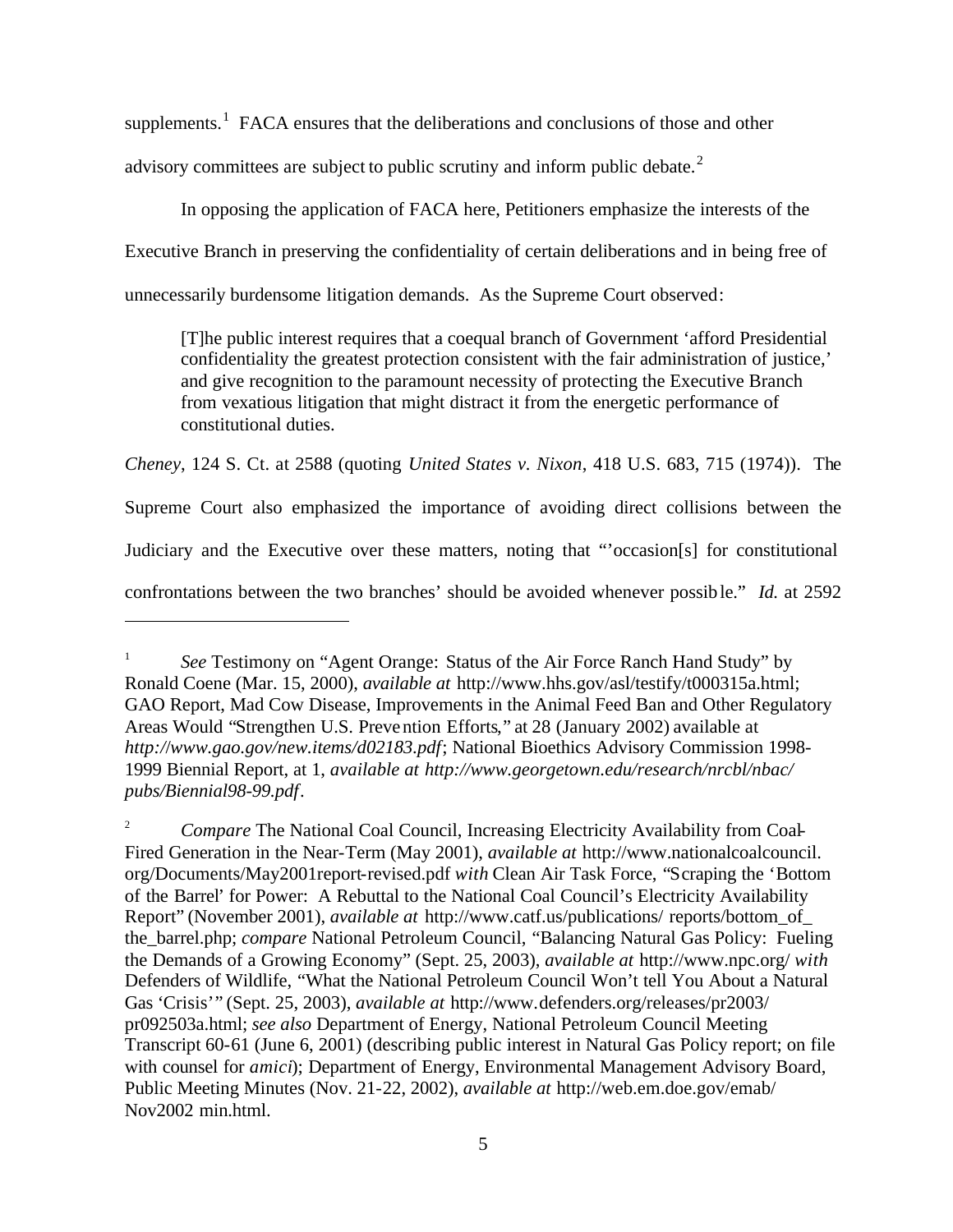(quoting *Nixon*, 418 U.S. at 692). Accordingly, in remanding this case, the Supreme Court urged this Court "to explore other avenues" for resolving this confrontation. *Id.*

#### **2.** *Vaughn v. Rosen* **Provides A Valuable Model For Mediating This Confrontation.**

*Vaughn v. Rosen* addressed a comparable confrontation over the disclosure of government information. Writing for a unanimous Court, Judge Malcolm Wilkey stressed the practical challenges presented to parties, and to the courts, by litigation to secure the release of government information under the FOIA. "[I]t is anomalous but obviously inevitable," he wrote, "that the party with the greatest interest in obtaining disclosure is at a loss to argue with desirable legal precision for the revelation of the concealed information." 484 F.2d at 823. Indeed, Judge Wilkey continued, the private party "cannot know the precise contents of the documents sought; secret information is, by definition, unknown to the party seeking disclosure." *Id.* As a result, neither private parties nor the courts were able to evaluate government claims that the information fell within one of the FOIA's exemptions from disclosure, even though the government's "factual characterization may or may not be accurate." *Id.* at 824. The result was to "seriously distort<sup>[]</sup> the traditional adversary nature of our legal system's form of dispute resolution." *Id.*

Judge Wilkey also noted that because the government enjoys a monopoly over the secret information, it has an incentive to make unfounded assertions that the information need not be disclosed. *Id.* at 826. Such unfounded assertions cannot be challenged by "a party that is effectively helpless and a court system that is never designed to act in an adversary capacity." *Id.* at 826. The situation, this Court concluded, required "some process" that would (*id.)*:

6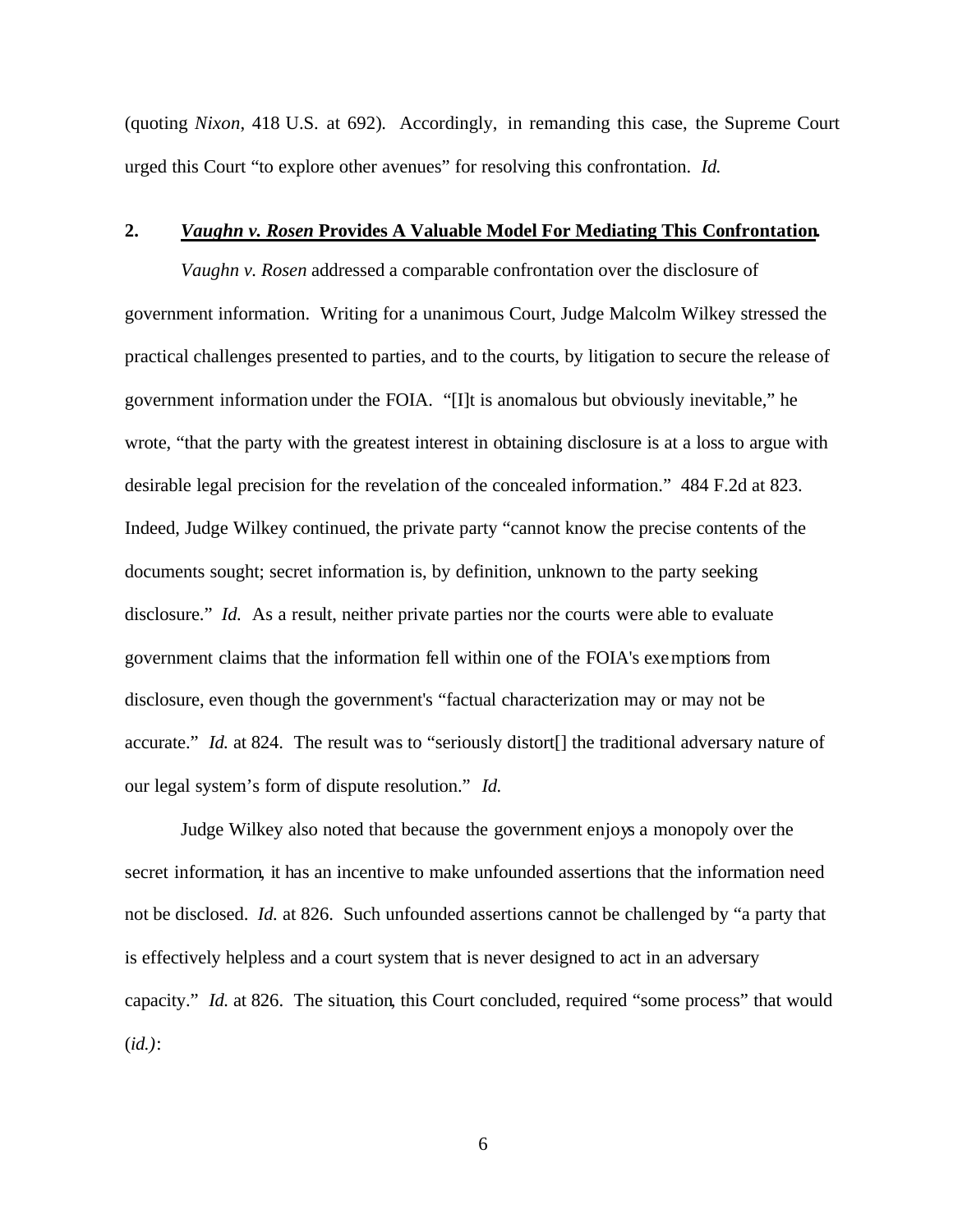(1) assure that a party's right to information is not submerged beneath governmental obfuscation and mischaracterization, and (2) permit the court system effectively and efficiently to evaluate the factual nature of disputed information.

This Court's innovative solution was to require an "itemized list" of each withheld document, with a system of indexing "that would correlate statements made in the Government's refusal justification with the actual portions of the [withheld] document." *Id.* at 827. More than three decades later, the *Vaughn* Index remains the centerpiece of most FOIA disputes and played a role in the Supreme Court's most recent decision under the FOIA. *See Nat'l Archives and Records Admin. v. Favish*, 124 S. Ct. 1570, 1575 (2004) (based on *Vaughn* Index, denying disclosure of death scene photos of White House deputy counsel).

In numerous cases involving requests for the disclosure of highly sensitive materials, this Court has either relied on *Vaughn* Indexes or directed the government to supplement such an index. Illustrative cases include requests for disclosure of:

- ß "[O]fficial and confidential records of former FBI Director J. Edgar Hoover," *Summers v. Dep't of Justice*, 140 F. 3d 1077, 1078 (D.C. Cir. 1998) (remanding for further review by District Court);
- **State Department documents relating to United States foreign policy towards the** Philippines, *Bonner v. United States Dep't of State*, 928 F.2d 1148 (D.C. Cir. 1991) (remanding for further review by District Court and for supplemental *Vaughn* Index);
- ß Documents relating to President Clinton's exercise of the pardon power, *Judicial Watch, Inc. v. Dep't of Justice*, 365 F.3d 1108 (D.C. Cir. 2004) (based on *Vaughn* Index, reversing District Court order upholding nondisclosure);

7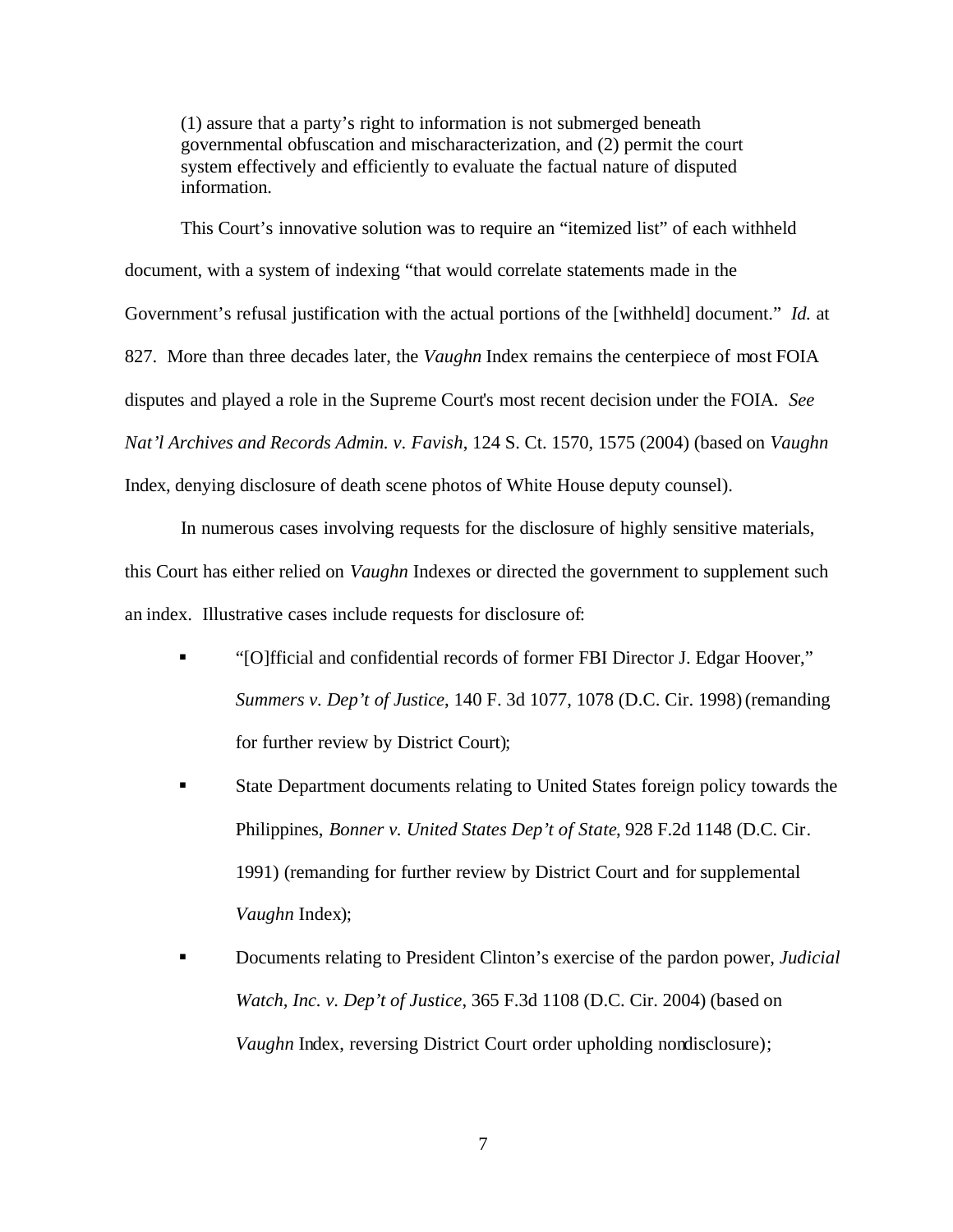- ß Documents detailing the views of military personnel concerning the conditions of their service, *Army Times Pub. Co. v. Dep't of the Air Force*, 998 F.2d 1067, 1071 (D.C. Cir. 1993) (noting lack of specificity in *Vaughn* Index, remanding for further review); and
- ß Documents surrounding an internal investigation of alleged prosecutorial misconduct, *Kimberlin v. Dep't of Justice*, 139 F.3d 944 (D.C. Cir. 1998) (noting "manifest inadequacy" of *Vaughn* Index).

Of equal significance, courts in this Circuit quickly noted the relevance of *Vaughn v. Rosen* to disputes over the application of FACA*.* In *Gates v. Schlesinger,* 366 F. Supp. 797 (D.D.C. 1973), plaintiffs sued under FACA to compel public attendance at meetings of the Defense Advisory Committee on Women in the Services. While acknowledging some differences between the FOIA and FACA, Judge Aubrey Robinson relied on *Vaughn* in ordering that public attendance be permitted, holding that the government could not justify closing the meetings by making "only conclusory statements." *Id.* at 800. A few months later, another District Court granted summary judgment requiring open meetings of advisory committees serving the Cost of Living Council, expressly relying on both *Vaughn* and Judge Robinson's analysis:

Although [FACA] does not contain the same express provisions as the Freedom of Information Act. . . . this Court would agree with Judge Robinson in *Gates v. Schlesinger* that the underlying policy considerations are identical. . . . The defendants should, at a minimum, provide a "relatively detailed analysis " of the bases for closing various portions of the meetings.

*Nader v. Dunlop*, 370 F. Supp. 177, 179 (D.D.C. 1973) (citations omitted). *See Washington Legal Found. v. United States Sentencing Comm'n*., 89 F.3d 897, 900 (D.C. Cir. 1996) (using *Vaughn* Index in suit claiming common-law right of access to public documents).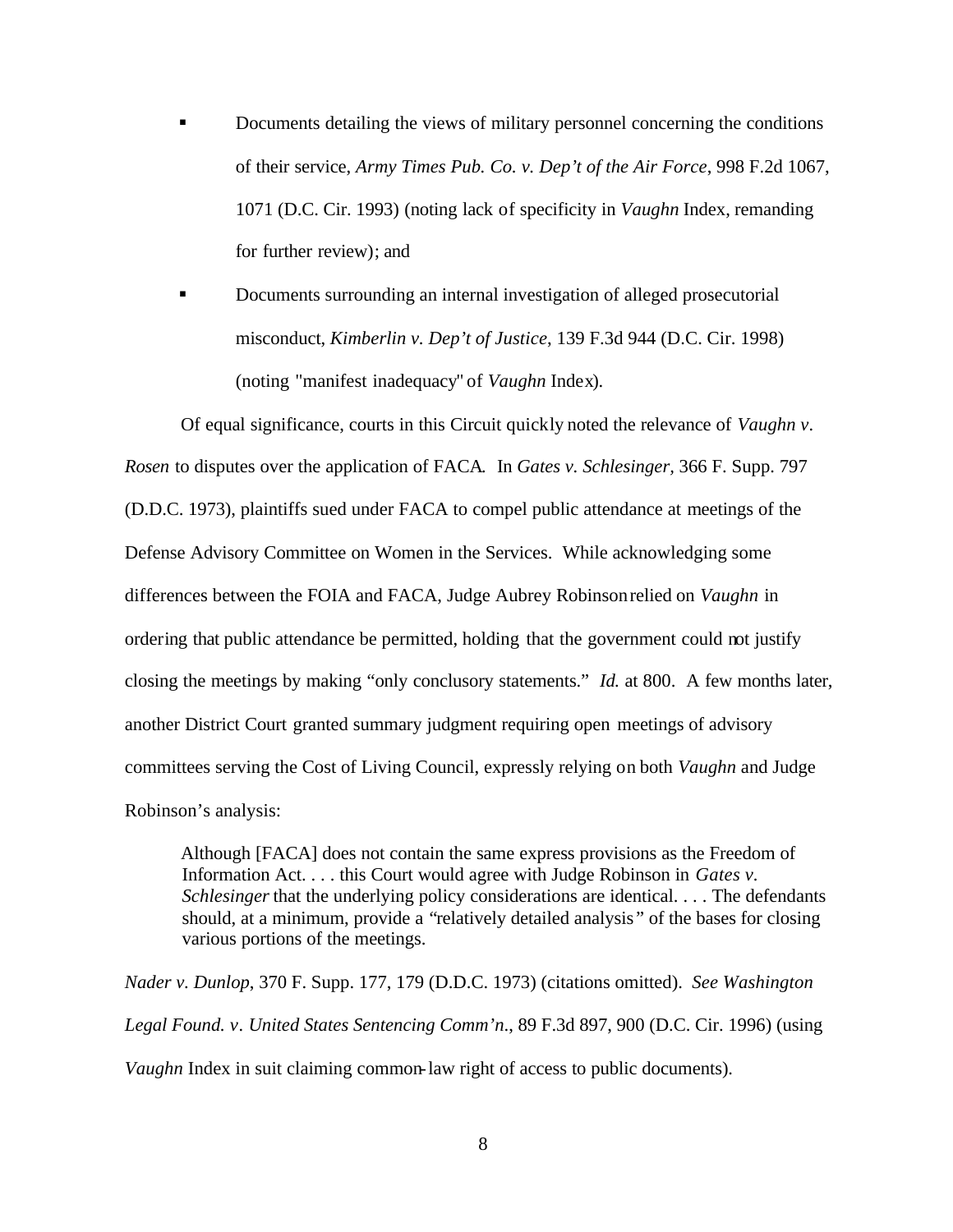The parallels between the issues presented in FACA disputes and in litigation under the FOIA are underscored by the FOIA lawsuit brought by several groups for disclosure of certain documents relating to the NEPDG. *Judicial Watch v. United States Dep't of Energy*, 310 F. Supp. 271 (D.D.C. 2004), *appeal pending* Nos. 04-5204, 04-5205, 04-5206. In that case, Judge Paul Friedman found that the *Vaughn* Indexes as prepared by the government were "largely useless" and directed several agencies to amplify their indexes (along with other relief granted to the plaintiffs). *Id.* at  $317<sup>3</sup>$ 

The *Vaughn* Index stands as a singular success in serving at least three important goals. *First*, it permits the Executive Branch to maintain the confidentiality of information it deems legally protected from disclosure, at least until the courts can rule on that assertion. *Second*, it provides some meaningful basis for private parties to test the government's assertions that the documents and information need not be disclosed. *Third,* it provides the courts with sufficient information to adjudicate responsibly the disputes over FOIA disclosures. Because the same interests are at stake in this FACA lawsuit, this Court should apply here the lessons learned from *Vaughn v. Rosen* and its progeny.

<sup>&</sup>lt;sup>3</sup> Judge Friedman also observed that the FOIA does not apply to Vice President Cheney or his immediate office, 310 F. Supp. 2d at 298 n.8, an observation that does not reduce the usefulness of the *Vaughn* Index as a model for the resolution of this FACA lawsuit. FACA does not exempt from its coverage any advisory committees solely because the Vice President may serve on them. In any event, that the FOIA and FACA have somewhat different application and terms, as was noted by the District Courts in *Gates* and *Dunlop*, does not change the fundamental parallels between litigation under each statute. *See Gates,* 366 F.Supp. at 800 ("underlying policy considerations [of FACA and the FOIA] are identical").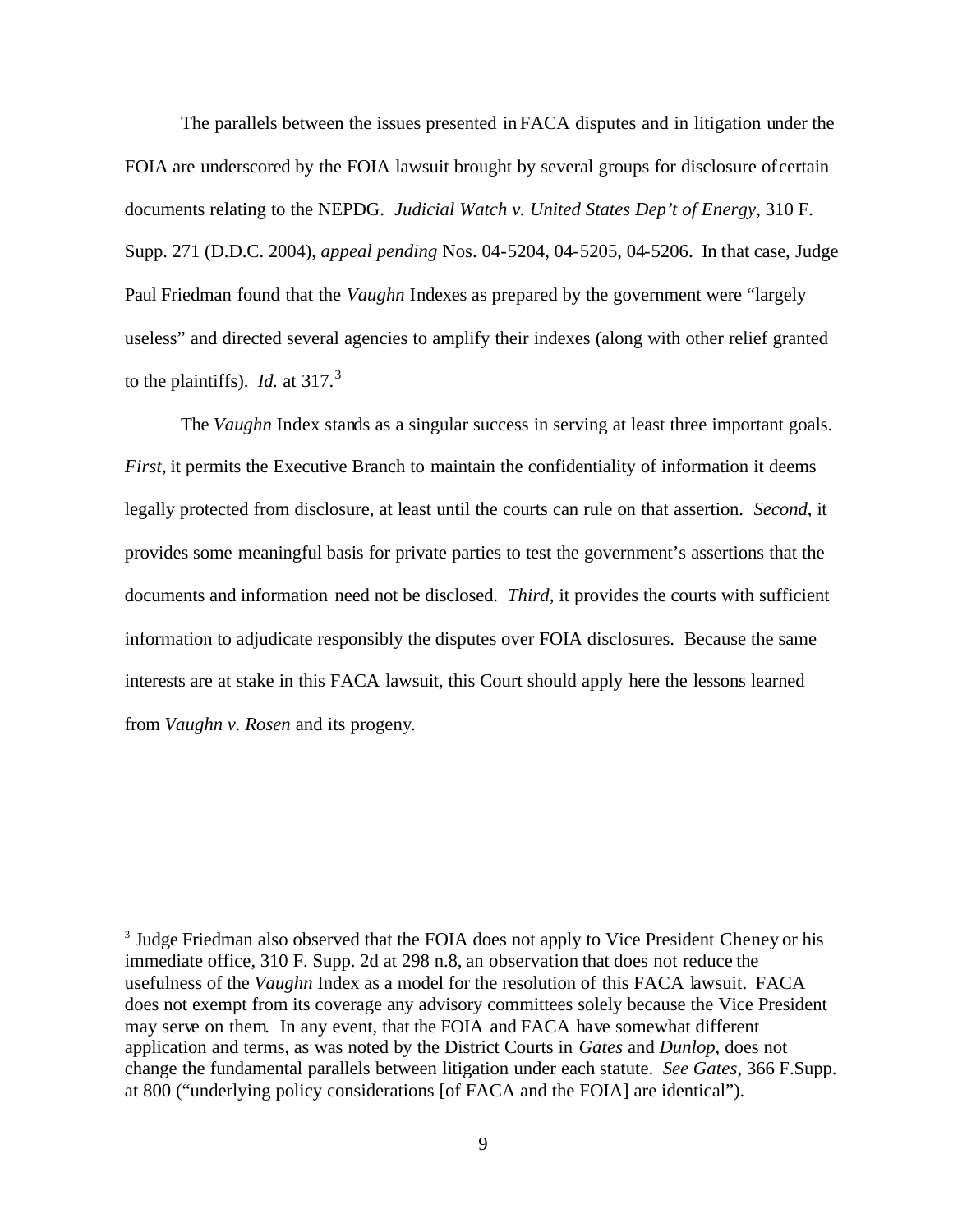**3. Using the** *Vaughn* **Index as a Model, This Court Should Direct Creation of a "***Cheney* **Log" to Permit Fair Resolution of this Dispute.**

Based on the best information available to them, respondents have alleged that nongovernment persons attended meetings of the NEPDG – and, more particularly, sub-groups of the NEPDG.<sup>4</sup> Petitioners have submitted broad, general denials that did not directly address certain key points, such as the participation of private persons in the sub-groups of the NEPDG. See Jt. App. 257, 260-62 (Decl. of Karen Knutson).<sup>5</sup> Exactly as in *Vaughn*, both the private parties and the courts are entirely disabled from evaluating the government's assertions. As Judge Wilkey observed, "secret information is, by definition, unknown to the party seeking disclosure." 484 F.2d at 823.

That conundrum is exacerbated by the peculiar procedural posture of this appeal. Petitioners seek a writ of mandamus; in its remand, the Supreme Court reminded this Court that such writs should issue "only upon a finding of exceptional circumstances amounting to a judicial usurpation of power, or a clear abuse of discretion." *Cheney*, 124 S.Ct. at 2581 (quotations omitted). Yet the Supreme Court also cautioned that this Court must consider the weighty factor "whether the District Court's actions constituted an unwarranted impairment of

<sup>4</sup> *See* Jt. App. 34-36, 39 (Second Am. Compl.); Ron Suskind, *The Price of Loyalty*, 146 (2004) (citing numerous meetings of energy industry officials with NEPDG participants).

<sup>&</sup>lt;sup>5</sup> FACA specifically defines "advisory committee" to include any "committee, board, commission, council, conference, panel, task force, or other similar group, *or any subcommittee or other subgroup thereof*." 5 U.S.C. App. 2, § 3(2) (emphasis added). The sub-groups are especially significant when an advisory committee consists solely of cabinet officers and very senior officials, as was true of the NEPDG. For such advisory committees, the heart of the policymaking effort necessarily is performed by less august persons working in subgroup settings. In this case, the Knutson affidavit was notably qualified and imprecise about the participation of private individuals in the "working group" that drafted the NEPDG's report or its sub-groups. Ms. Knutson did not claim to have attended the meetings of that Working Group, stating only that "to the best of [her] knowledge" all participants were federal employees except for "one individual." Jt. App. 261-62.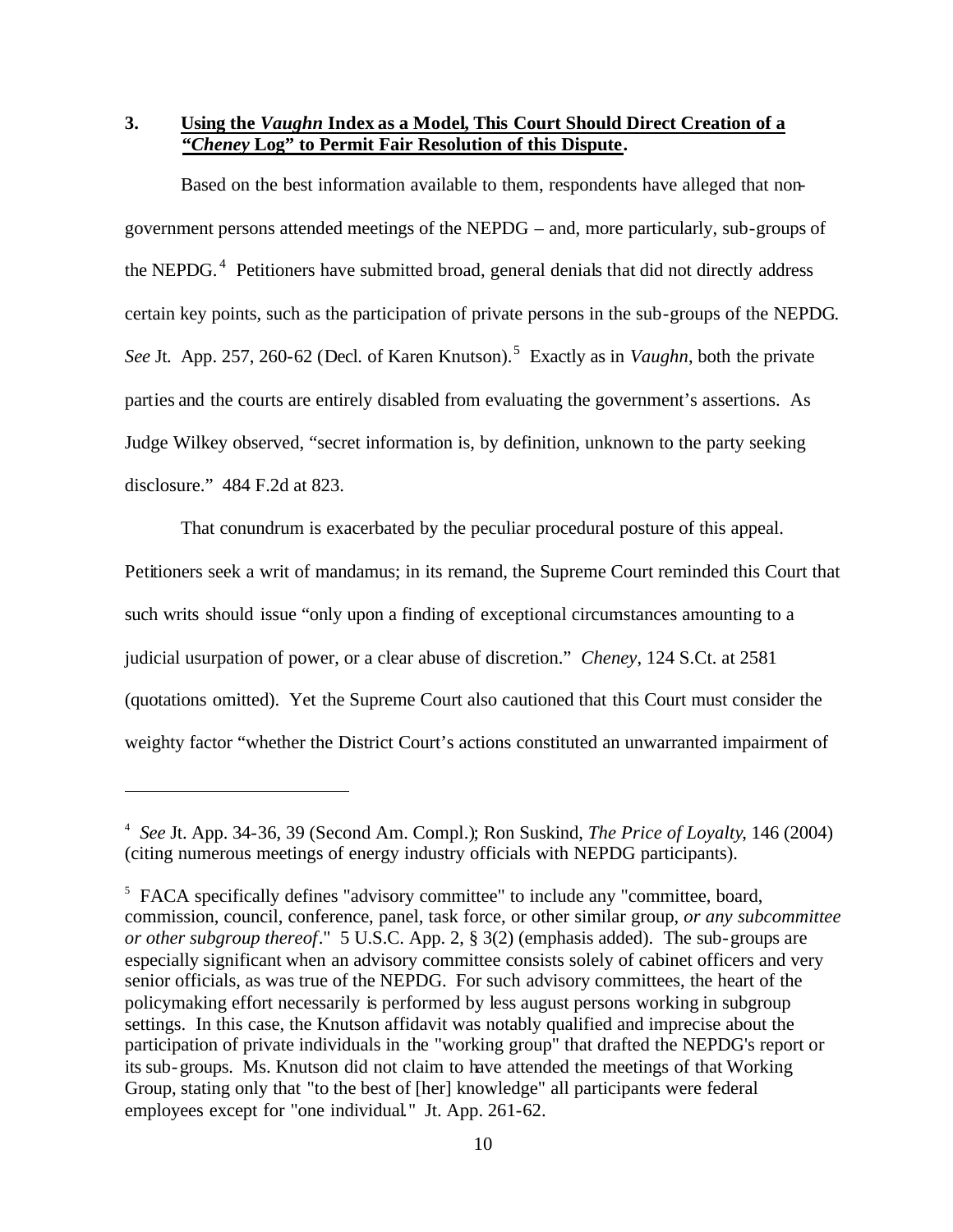another branch in the performance of its constitutional duties." *Id.* at 2592. With large principles pitted against each other in a procedurally exotic context, it is no wonder that the Supreme Court urged this Court to "explore other avenues" for resolving this case. After reciting a limitation on discovery imposed by the trial court in *United States v. Poindexter*, 727 F. Supp. 1501 (D.D.C. 1989), the Supreme Court termed that device "but one example of the choices available to the District Court and the Court of Appeals in this case."<sup>6</sup> 124 S.Ct. at 2592.

This Court should accept the Supreme Court's invitation to develop an innovative yet familiar procedure for accommodating the competing interests asserted here. Following the model of the *Vaughn* Index, it can identify certain basic information that may be provided by Petitioners without undue burden or compromise of confidentiality; that information ordinarily will provide sufficient basis for the private parties and the courts to evaluate whether and to what extent nongovernment persons participated in meetings of the NEPDG or its sub-groups.

To this end, *amici* would propose an order requiring Petitioners to prepare a log that would: (a) detail every meeting of the NEPDG and of its sub-groups, and (b) identify those individuals in attendance at each such meeting. The burden of such a "*Cheney* Log" would be minimal: The government certainly has records of when the meetings occurred, while the ubiquitous "sign-in sheets" circulated at government meetings – or signed by private

<sup>&</sup>lt;sup>6</sup> In *U.S. v. Poindexter*, former National Security Adviser John M. Poindexter sought certain documents of former President Reagan for his criminal defense. 727 F. Supp. 1501 (D.D.C. 1989). In contrast to Petitioner's refusal to respond to any requested discovery in this case, the government in *Poindexter* offered a *Vaughn* index summarizing responsive documents in Reagan's possession. *Id.* at 1506. The District Court upheld the subpoenas, but narrowed them to eliminate requests that were overly broad, immaterial or available from other sources. *Id.* at 1507-08.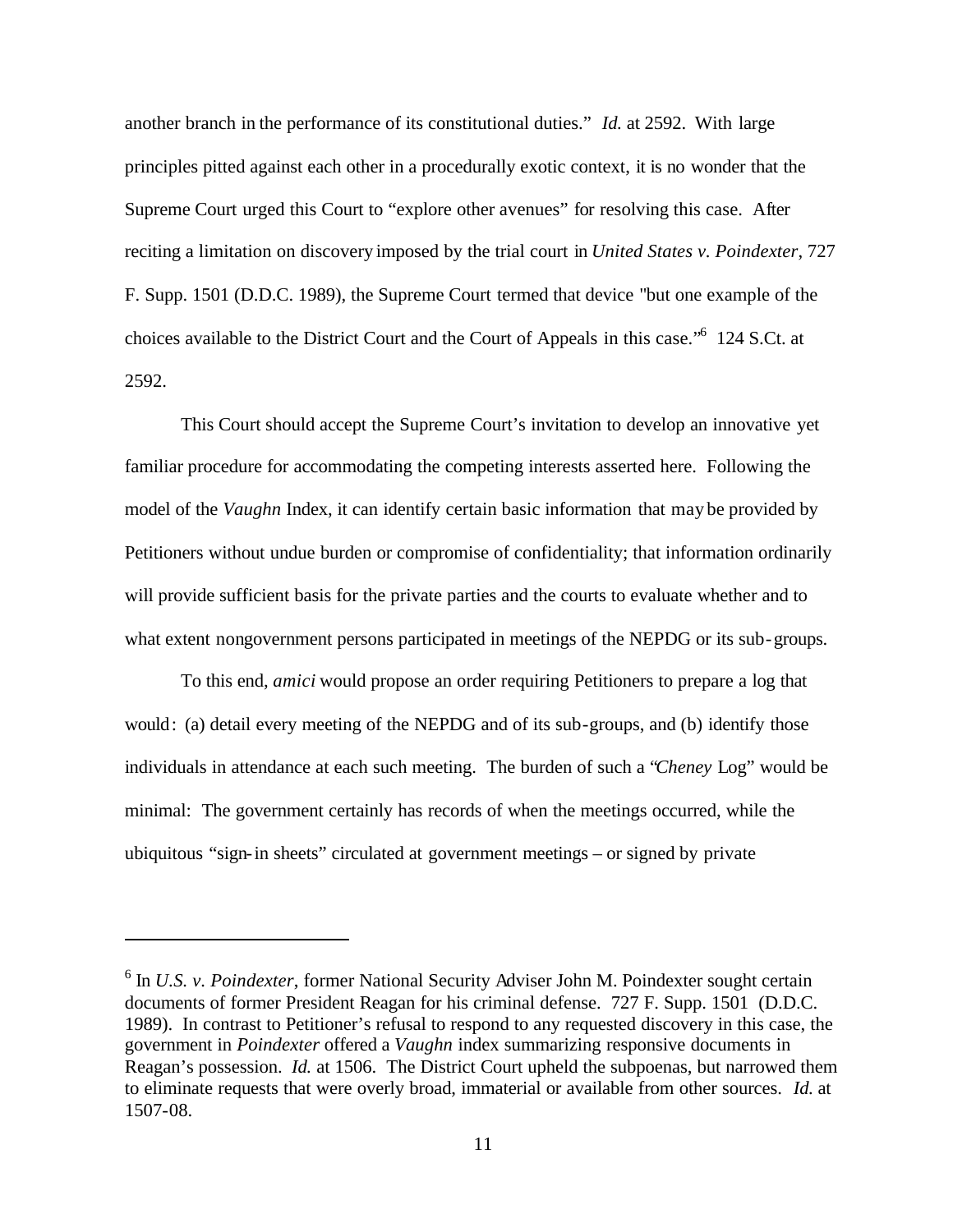individuals to gain access to government buildings – should supply the required names of attendees. No confidential information would be implicated.

Following this approach, if only government persons were listed on the *Cheney* Logs for meetings of the NEPDG and of its sub-groups, then the respondents' claim under FACA likely would be foreclosed. If, however, nongovernment individuals attended these meetings, the government either would have to come forward with a compelling explanation for why the Court should not apply FACA's public disclosure requirements, or at least would have to respond to some further level of discovery.

### **CONCLUSION**

When important constitutional principles are on a collision course, as in this case, courts should be wary of any winner-take-all resolution. The judicial goal in this case should be accommodation of the competing principles, not the exaltation of one and the obliteration of the other. Requiring the *Cheney* Log, based on the successful example of the *Vaughn* Index, promises such an effective accommodation.

Respectfully submitted,

DAVID OVERLOCK STEWART *Counsel of Record* THOMAS M. SUSMAN STACY J. DAWSON ROPES & GRAYLLP One Metro Center 700 12th Street N.W. Suite 900 Washington, D.C. 20005 (202) 508-4600

November 29, 2004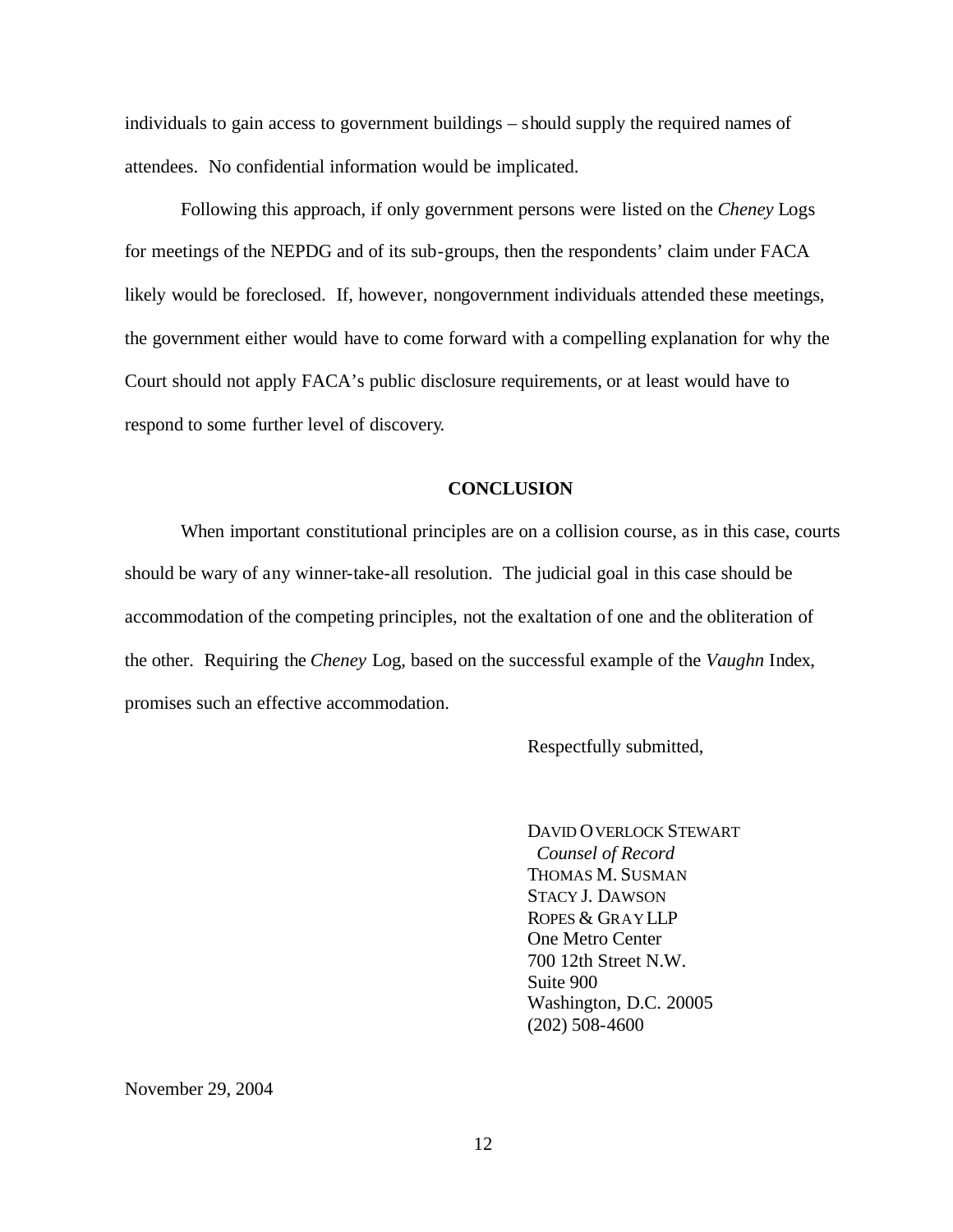# **CERTIFICATE OF COMPLIANCE**

This brief complies with the type-volume limitations of Fed. R. App. P. 32(a)(7)(B). This brief contains 2,864 words, excluding the parts of the brief exempted by Fed. R. App. P. 32(a)(7)(B)(iii) and Circuit Rule 32 of the United States Court of Appeals for the District of Columbia Circuit, according to the count of Microsoft Word 2002.

Dated: November 29, 2004.

By:

Stacy J. Dawson

\_\_\_\_\_\_\_\_\_\_\_\_\_\_\_\_\_\_\_\_\_\_